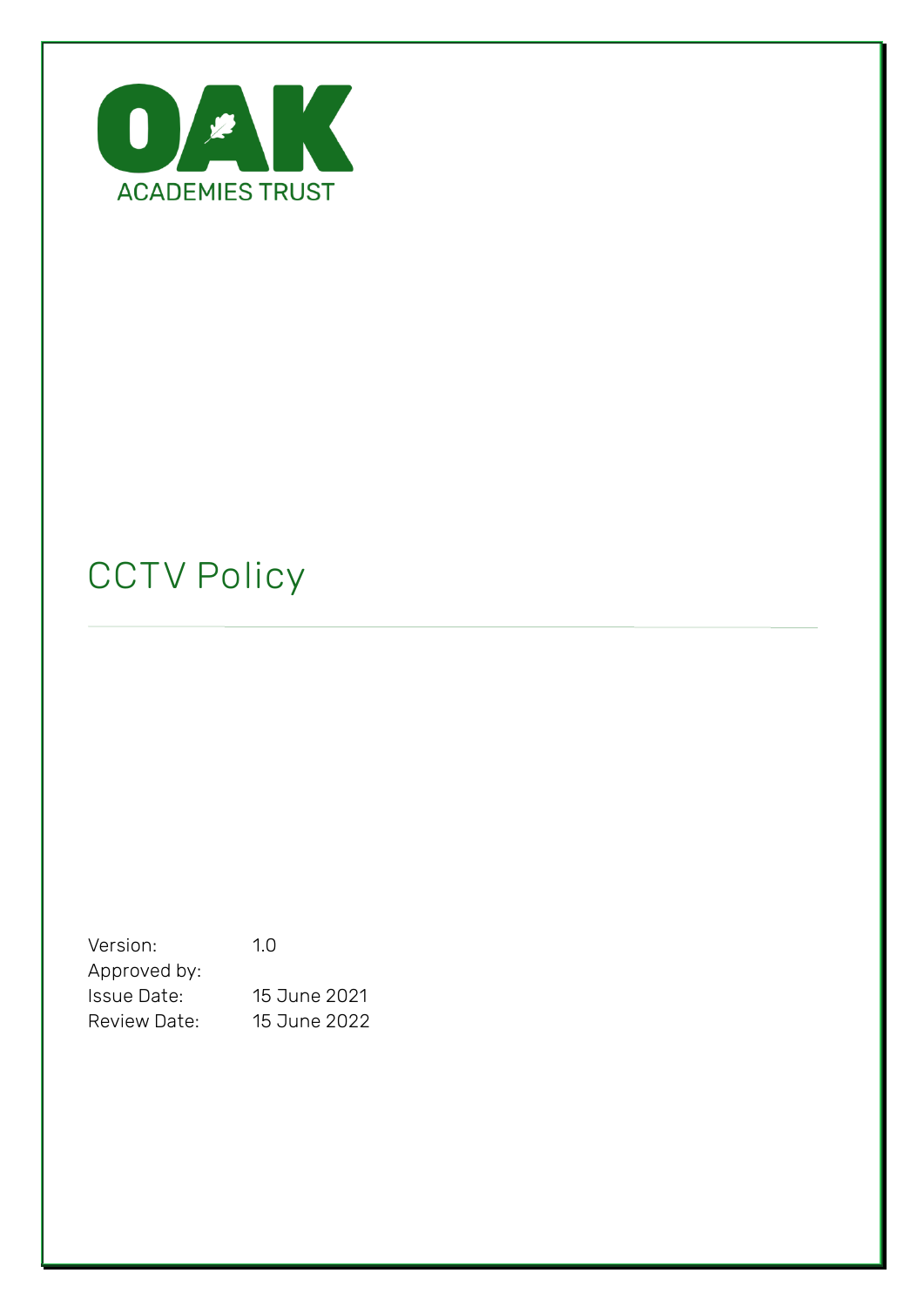# **REVIEW HISTORY**

| <b>VERSION</b><br>NO. | DATE OF<br>CHANGE | CHANGE SUMMARY                      | PAGE<br>NO. |
|-----------------------|-------------------|-------------------------------------|-------------|
| 0.1                   |                   | Draft for Finance & Audit Committee |             |
|                       |                   |                                     |             |
|                       |                   |                                     |             |
|                       |                   |                                     |             |
|                       |                   |                                     |             |
|                       |                   |                                     |             |
|                       |                   |                                     |             |
|                       |                   |                                     |             |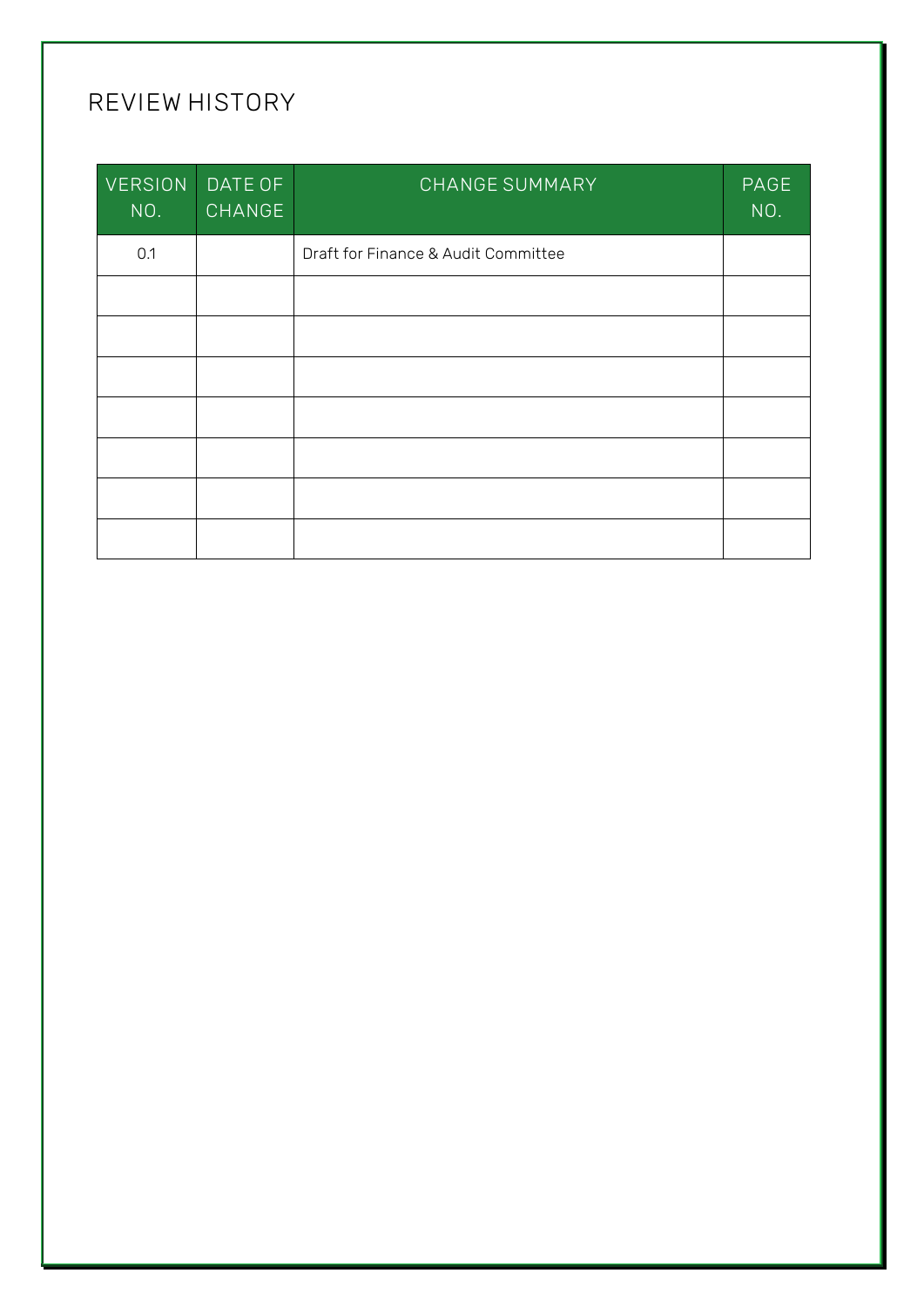#### **Policy statement**

The Oak Academies Trust (the Trust) uses Close Circuit Television ("CCTV") within the premises of the Trust. The purpose of this policy is to set out the position of the Trust as to the management, operation and use of the CCTV at the Trust.

This policy applies to all members of our Workforce, visitors to Oak Academies Trust premises and all other persons whose images may be captured by the CCTV system.

- This policy takes account of all applicable legislation and guidance, including:
- The UK General Data Protection Regulation ("GDPR")
- Data Protection Act 2018 (together the Data Protection Legislation until 25th May 2018)
- CCTV Code of Practice produced by the Information Commissioner
- Human Rights Act 1998

This policy sets out the position of the Trust in relation to its use of CCTV.

# The Data Protection Act 2018 and UK GDPR

The Data Protection Act 2018 relates to data processing of all types. The definition of data under the Act is "Personal data" means any information relating to an identified or identifiable living individual. It requires the person to be identified by a number of means, which can include photographic or video footage.

The definition of Processing is much wider in its scope than the previous legislation ) "Processing", in relation to information, means an operation or set of operations which is performed on information, or on sets of information, such as—

- (a) collection, recording, organisation, structuring or storage,
- (b) adaptation or alteration,
- (c) retrieval, consultation or use,
- (d) disclosure by transmission, dissemination or otherwise making available,
- (e) alignment or combination, or
- (f) restriction, erasure or destruction

Data in the case of CCTV recordings is in the form of recorded images of individuals that can be identified from these images.

Having regard for these definitions, it will be recognised that the use of CCTV for surveillance purposes is encompassed by the requirements of the Data Protection Act.

#### **Purpose of CCTV**

The Oak Academies Trust uses CCTV for the following purposes:

- To provide a safe and secure environment for pupils, staff and visitors
- To prevent the loss of or damage to The Oak Academies Trust buildings and/or assets
- To assist in the prevention of crime and assist law enforcement agencies in apprehending offenders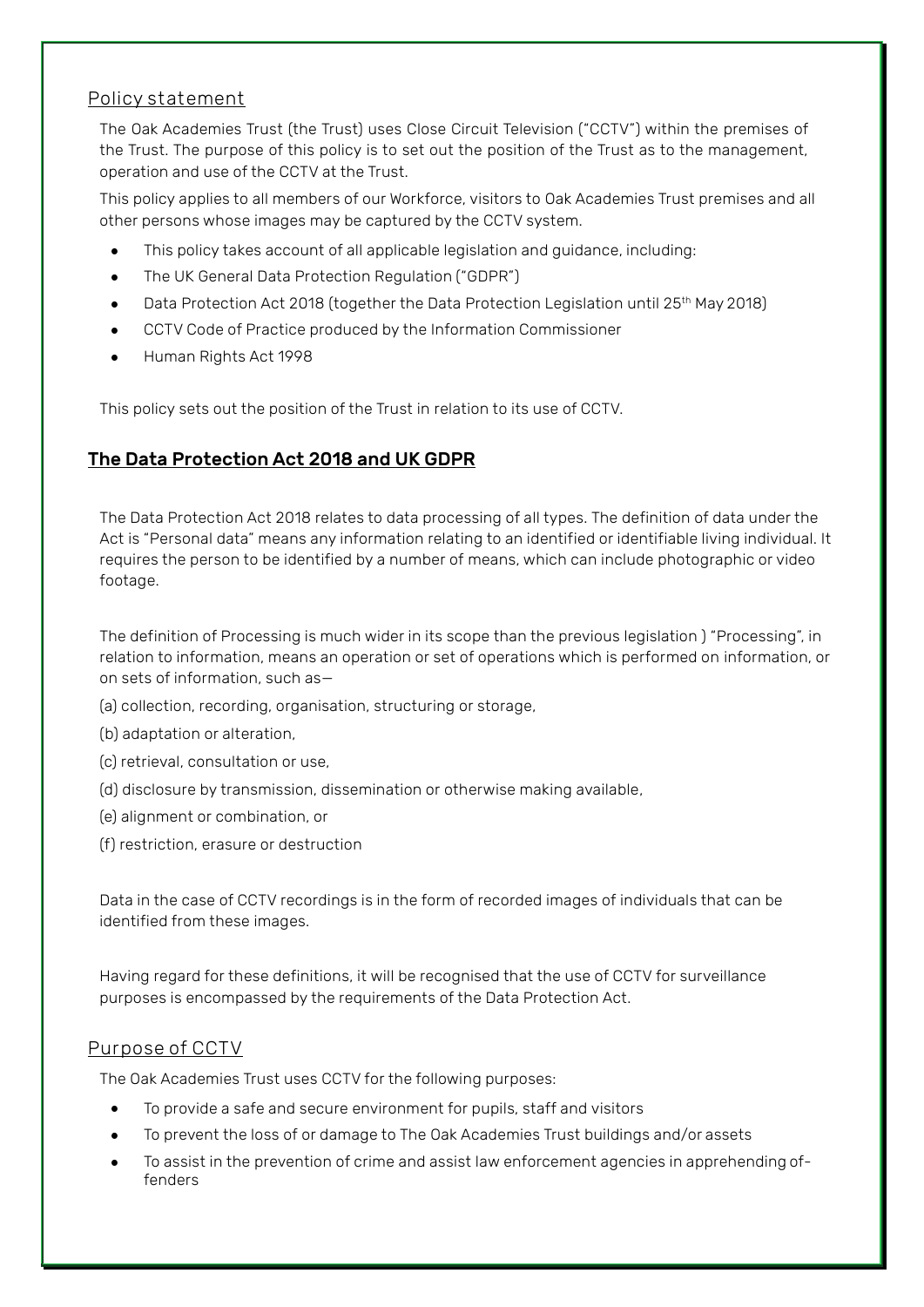## **Description of system**

The Oak Academies Trust sites uses fixed and moved cameras on sites. Cameras are not equipped for sound recording.

#### **Siting of Cameras**

All CCTV cameras will be sited in such a way as to meet the purpose for which the CCTV is operated. Cameras will be sited in prominent positions where they are clearly visible to staff, pupils and visitors.

Cameras will not be sited, so far as possible, in such a way as to record areas that are not intended to be the subject of surveillance. The Oak Academies Trust will make all reasonable efforts to ensure that areas outside of the Trust premises are not recorded.

Signs will be erected to inform individuals that they are in an area within which CCTV is in operation.

Cameras will not be sited in areas where individual have a heightened expectation of privacy, such as changing rooms or toilets.

#### **Privacy Impact Assessment**

Prior to the installation of any CCTV camera, or system, a privacy impact assessment will be conducted by The Oak Academies Trust to ensure that the proposed installation is compliant with legislation and ICO guidance.

The Oak Academies Trust will adopt a privacy by design approach when installing new cameras and systems, taking into account the purpose of each camera so as to avoid recording and storing excessive amounts of personal data.

#### **Management and Access**

The CCTV system will be managed by the Trust Estates Manager.

On a day to day basis the CCTV system will be operated by staff in academies with delegated authority as appropriate.

The viewing of live CCTV images will be restricted to members of staff in academies and trust offices with explicit powers to view images, for the reasons set out above.

Recorded images which are stored by the CCTV system will be restricted to access by members of staff in academies and trust offices with explicit powers to view images, for the reasons set out above.

No other individual will have the right to view or access any CCTV images unless in accordance with the terms of this policy as to disclosure of images.

The CCTV system is checked weekly by appropriate staff members in academies to ensure that it is operating effectively.

#### **Storage and Retention of Images**

Any images recorded by the CCTV system will be retained only for as long as necessary for the purpose for which they were originally recorded.

Recorded images are stored only for a period of thirty days unless there is a specific purpose for which they are retained for a longer period.

The Oak Academies Trust will ensure that appropriate security measures are in place to prevent the unlawful or inadvertent disclosure of any recorded images. The measures in place include:

- CCTV recording systems being located in restricted access areas;
- The CCTV system being encrypted/password protected;
- Restriction of the ability to make copies to specified members of staff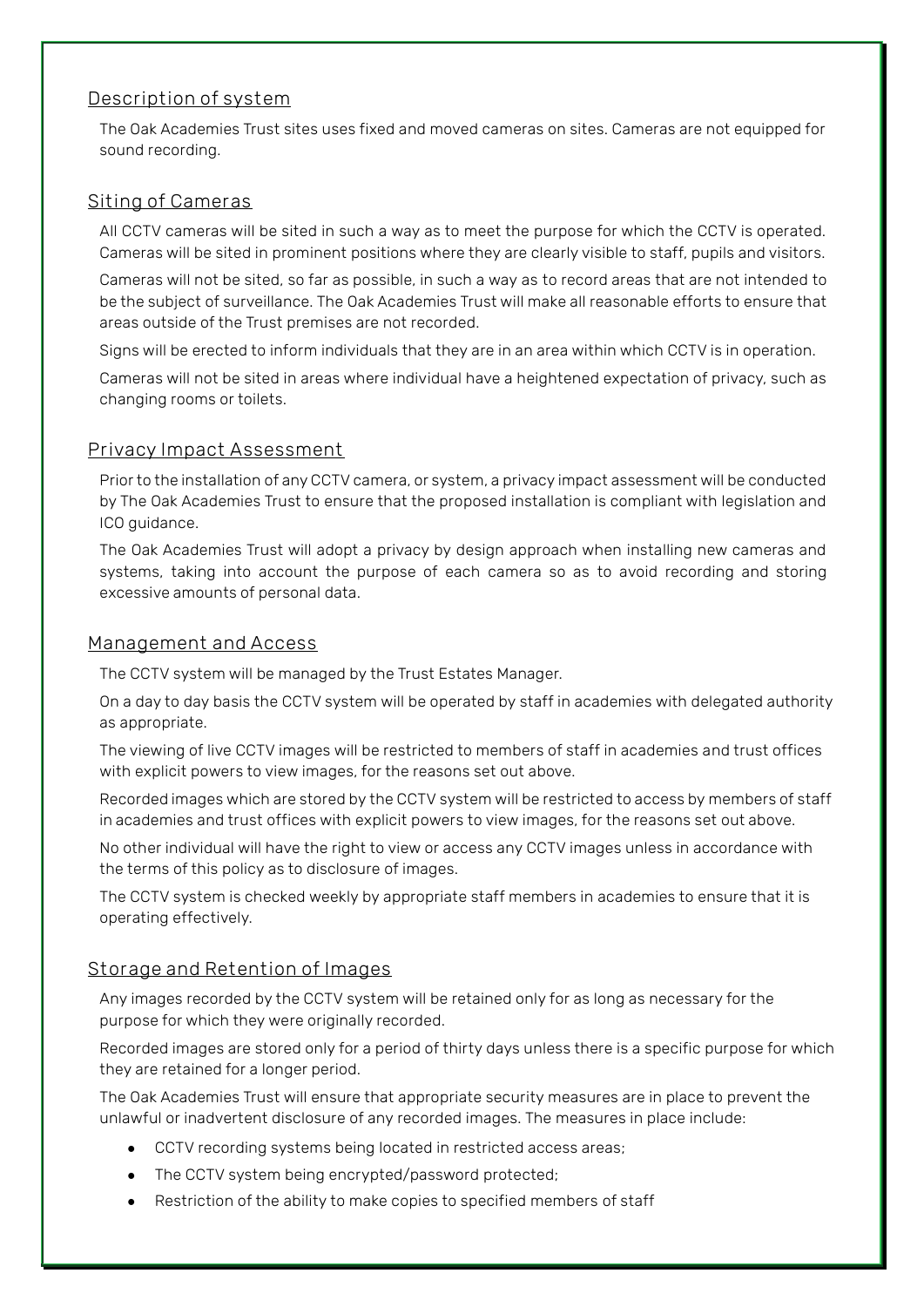A log of any access to the CCTV images, including time and dates of access, and a record of the individual accessing the images, will be maintained by The Oak Academies Trust.

#### **Disclosure of Images to Data Subjects**

Any individual recorded in any CCTV image is a data subject for the purposes of the Data Protection Legislation, and has a right to request access to those images.

Any individual who requests access to images of themselves will be considered to have made a subject access request pursuant to the Data Protection Legislation. Such a request should be considered in the context of the trust's Subject Access Request Policy.

When such a request is made the Estates and Facilities Manager or their appropriately nominated representative will review the CCTV footage, in respect of relevant time periods where appropriate, in accordance with the request.

If the footage contains only the individual making the request then the individual may be permitted to view the footage. This must be strictly limited to that footage which contains only images of the individual makingthe

request. The Estates and Facilities Manager or their representative must take appropriate measures to ensure that the footage is restricted in this way.

If the footage contains images of other individuals then The Oak Academies Trust must consider whether:

- The request requires the disclosure of the images of individuals other than the requester, for example whether the images can be distorted so as not to identify other individuals;
- The other individuals in the footage have consented to the disclosure of the images, or their consent could be obtained; or
- If not, then whether it is otherwise reasonable in the circumstances to disclose those images to the individual making the request.

A record must be kept, and held securely, of all disclosures which sets out:

- When the request was made;
- The process followed by the Estates and Facilities Manager in determining whether the images contained third parties;
- The considerations as to whether to allow access to those images;
- The individuals that were permitted to view the images and when; and
- Whether a copy of the images was provided, and if so to whom, when and in what format.

# **Disclosure of Images to Third Parties**

The Oak Academies Trust will only disclose recorded CCTV images to third parties where it is permitted to do so in accordance with the Data Protection Legislation.

CCTV images will only be disclosed to law enforcement agencies in line with the purposes for which the CCTV system is in place.

If a request is received form a law enforcement agency for disclosure of CCTV images the Estates and Facilities Manager must follow the same process as above in relation to subject access requests. Detail should be obtained from the law enforcement agency as to exactly what they want the CCTV images for, and any particular individuals of concern. This will then enable proper consideration to be given to what should be disclosed, and the potential disclosure of any third party images.

The information above must be recorded in relation to any disclosure.

If an order is granted by a Court for disclosure of CCTV images then this should be complied with. However very careful consideration must be given to exactly what the Court order requires. If there are any concerns as to disclosure then the Data Protection Officer should be contacted in the first